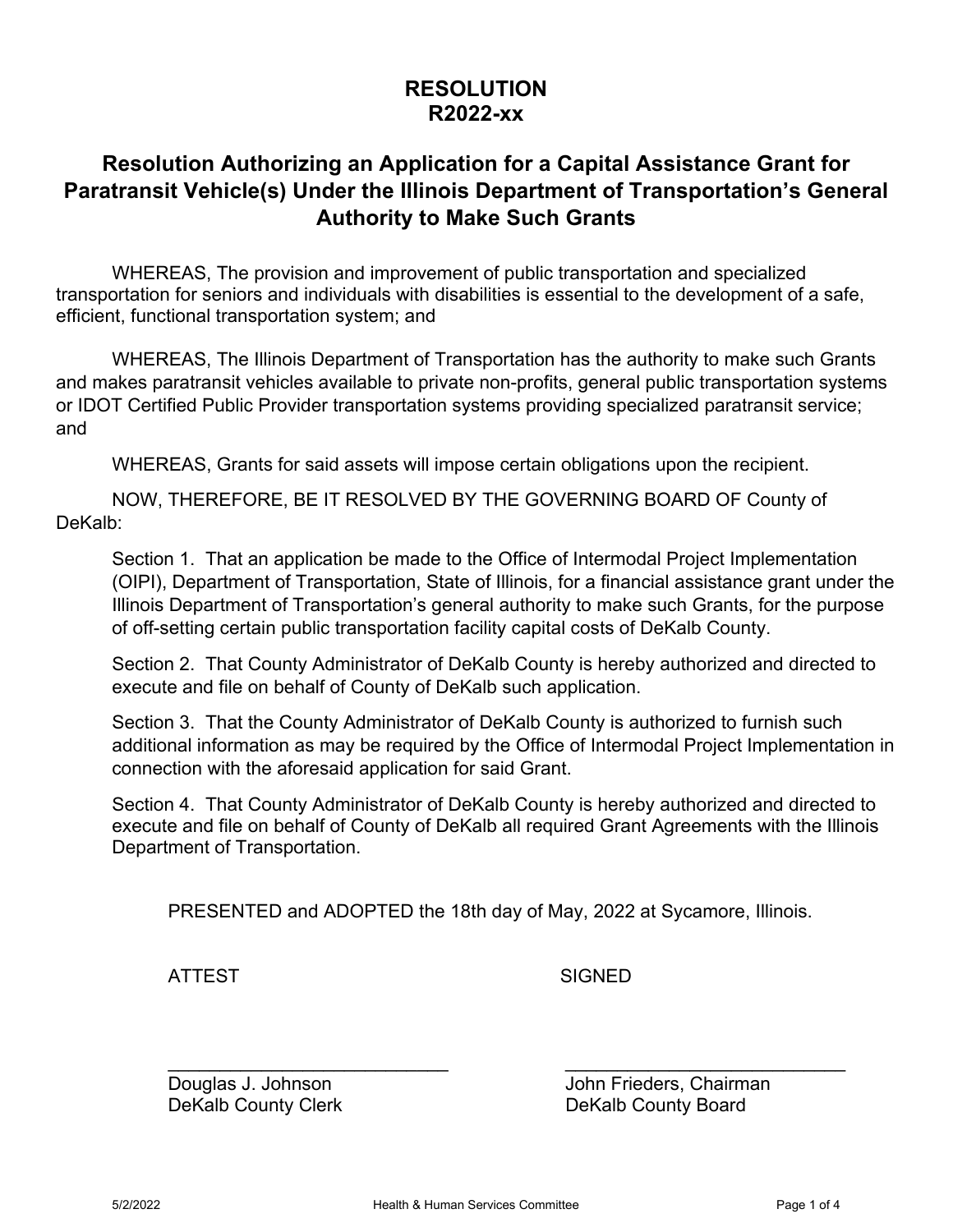### **PUBLIC NOTICE DEKALB COUNTY HEALTH & HUMAN SERVICES COMMITTEE**

Notice is hereby given that a public hearing will be held by the DeKalb County Board regarding application for State of Illinois Paratransit Vehicle Grant on May 18, 2022, at 7:00 p.m. at the Legislative Center's Gathertorium-200 N Main Street Sycamore, IL for the purpose of considering a project for which financial assistance is being sought from the Illinois Department of Transportation (IDOT), pursuant to IDOT's general authority to make such Grants, and which is generally described as the (IDOT) Consolidated Vehicle Procurement program, DeKalb County is requesting acquisition of four (4) 14-passenger medium-duty buses for the Voluntary Action Center TransVAC program, estimated cost of the requested vehicles is \$300,000. This project will be included in a Consolidated Vehicle Procurement Program undertaken by the State of Illinois on behalf of DeKalb County, with State and Federal Funds. This project is being implemented to minimize environmental impact and is in conformance with comprehensive transportation planning in the area. All new equipment in this project will meet ADA accessibility rules for the elderly and persons with disabilities.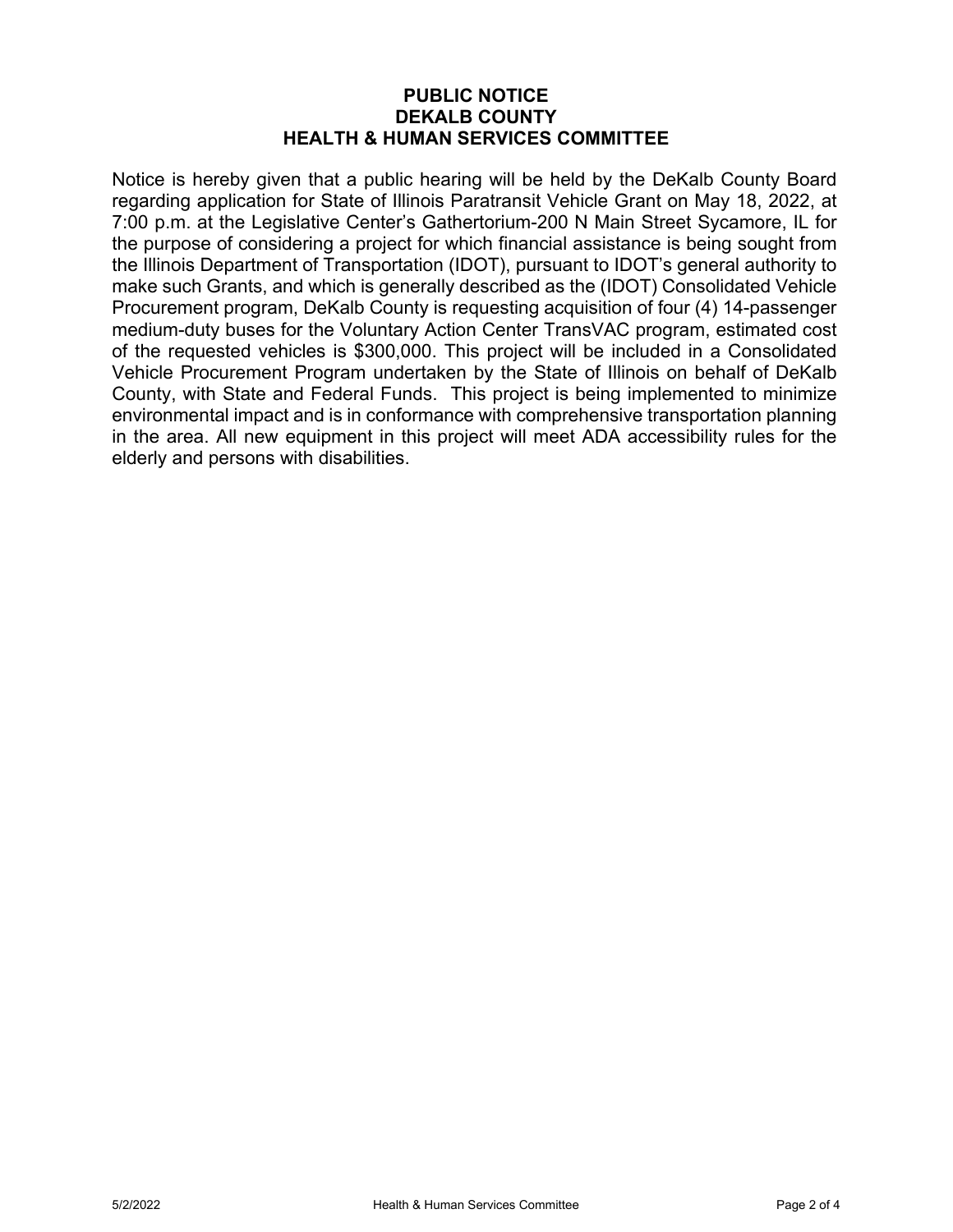#### **DCRNC Administration Report for Health and Human Services 5.2.22**

- COVID 19 outbreak began 4.26.22 and will need to go 28 days without a positive case to end outbreak. Both the COVID 19 transmission rate and the positivity rate has increased for Dekalb County. Previous Outbreak ended 3/25/22.
- NW KCH meeting-Cross Continuum Team (CCT) monthly meetings continue. Recent meeting 4.26.22. NW KCH census is high and we continue to get referrals and admissions from the hospital. NW KCH staff reports that there are growing and increased requests for single rooms in skilled nursing facilities. Questions about the TCU unit and wondering if open can we have the capability to do basic labs on site?
- Business Office-In Need of a Business Manager and a replacement for Lucille Goreth who will be departing on 5/6/22. Also, a recent new hire for Medicaid Biller is leaving 5/6/22. The business office is left with a Medicaid Biller and a Medicare Biller along with a payroll clerk. Have 2 open positions for the business office.
- Medicaid Cost Report Completed on 4.28.22.
- Annual Long-Term Care Questionnaire Completed 4.27.22
- Medicare Credit Balance for first quarter completed 4.26.22
- Attestation for Provide Relief Fund Payment completed 4.20.22 (Had established Optum Pay process on 3.7.22) Completed reporting for phase 2 on 3.25.22.
- Emergency Planning Exercise completed on 3.16.22 with the involvement of the Dekalb County Fire Department. Monthly Safety Committee Meeting held on 4.7.22 with increased emphasis on disaster planning.
- Weekly Orientation Process has been established with improved on boarding. Departmental heads working to fill open positions and decrease reliance on agency. Exploring fiscal benefits of agency buy outs. Exploration of staff support and pleasant atmosphere for break areas. Will begin AFSCME negotiations 5.3.22. Upcoming participation with job fair on 5.4.22
- Ongoing updates for policies and procedures related to COVID 19 Infection Control and Prevention including COVID 19 vaccinations. Working with Symbria Pharmacy to offer a clinic for 2<sup>nd</sup> booster. Survey Prep book prepared for COVID 19 survey with weekly updates.
- Quarterly Quality Assurance Performance Committee Meeting and Quarterly Compliance Committee held 4.13.22
- New Social Service Director began 4.4.22; moved up from the admissions coordinator however is continuing to preform both functions with the assistance of one other social service assistant. Have 2 positions open in the social service department. New method for Screening of residents for nursing home placement‐PASRR began 3/14/22 and this replaced the OBRA screening.
- Nursing Home Foundation Committee Meeting 4.21.22 with \$14,000 allotted to the nursing home to use for Table Clothes for building A dining rooms, Nursing Home Week, White boards and blood pressure cuffs for remaining room. Wheel Chair assessible gardening beds, Animated dogs and cats and Bird Seed. (which is temporary on hold due to Avion Bird Flu). Will meet again in May. Working on quote for Cooler/Freezer.

MN

4.29.22